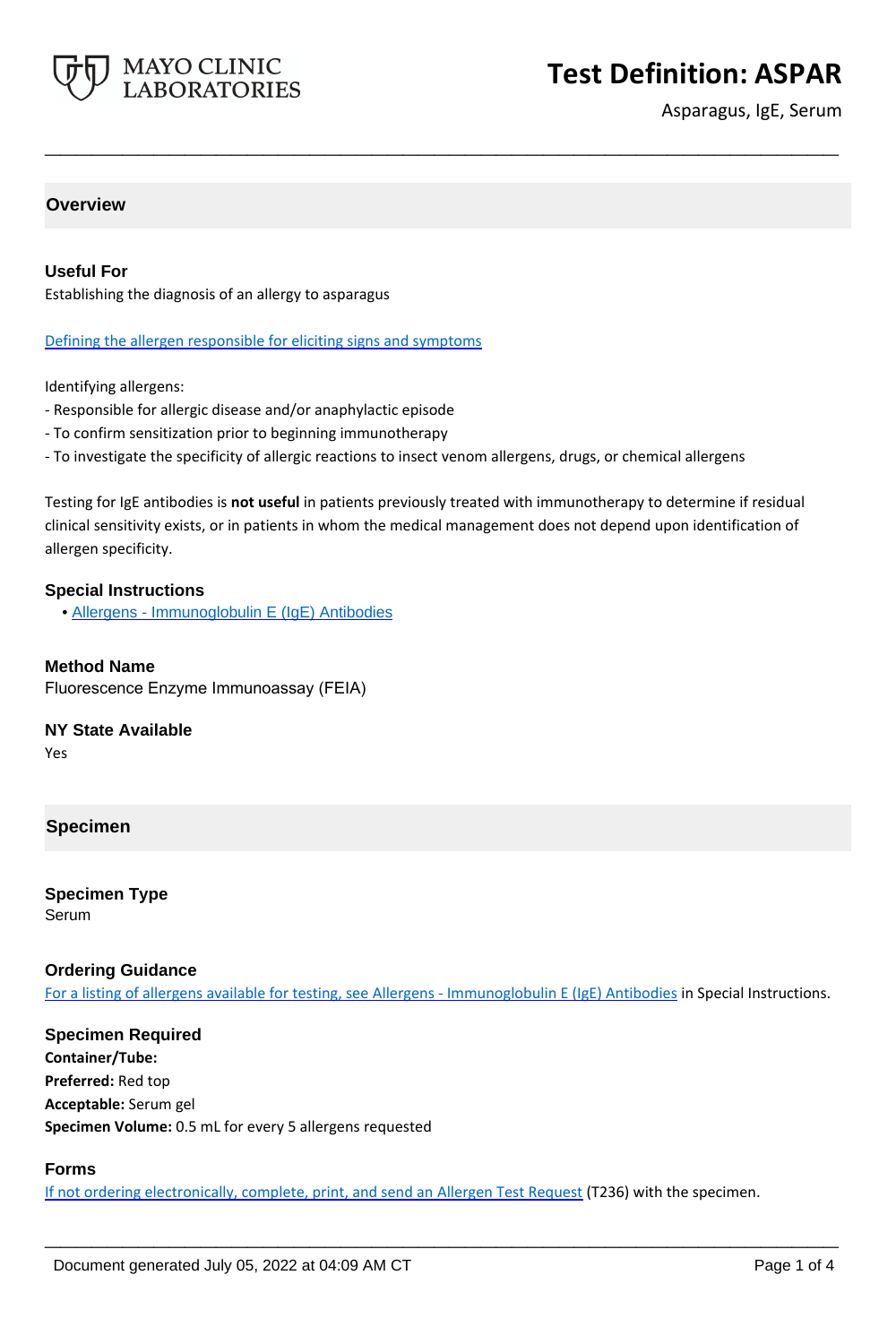

#### **Specimen Minimum Volume**

For 1 allergen: 0.3 mL

More than 1 allergen: (0.05 mL x number of allergens) + 0.25 mL dead space

### **Reject Due To**

| Gross hemolysis | OK |
|-----------------|----|
| Gross lipemia   | OK |

**\_\_\_\_\_\_\_\_\_\_\_\_\_\_\_\_\_\_\_\_\_\_\_\_\_\_\_\_\_\_\_\_\_\_\_\_\_\_\_\_\_\_\_\_\_\_\_\_\_\_\_**

#### **Specimen Stability Information**

| <b>Specimen Type</b> | <b>Temperature</b>       | <b>Time</b> | <b>Special Container</b> |
|----------------------|--------------------------|-------------|--------------------------|
| Serum                | Refrigerated (preferred) | 14 days     |                          |
|                      | Frozen                   | 90 days     |                          |

# **Clinical & Interpretive**

#### **Clinical Information**

Clinical manifestations of immediate hypersensitivity (allergic) diseases are caused by the release of proinflammatory mediators (histamine, leukotrienes, and prostaglandins) from immunoglobulin E (IgE)-sensitized effector cells (mast cells and basophils) when cell-bound IgE antibodies interact with allergen.

In vitro serum testing for IgE antibodies provides an indication of the immune response to allergens that may be associated with allergic disease.

The allergens chosen for testing often depend upon the age of the patient, history of allergen exposure, season of the year, and clinical manifestations. In individuals predisposed to develop allergic disease, the sequence of sensitization and clinical manifestations proceed as follows: eczema and respiratory disease (rhinitis and bronchospasm) in infants and children less than 5 years due to food sensitivity (milk, egg, soy, and wheat proteins) followed by respiratory disease (rhinitis and asthma) in older children and adults due to sensitivity to inhalant allergens (dust mite, mold, and pollen inhalants).

**\_\_\_\_\_\_\_\_\_\_\_\_\_\_\_\_\_\_\_\_\_\_\_\_\_\_\_\_\_\_\_\_\_\_\_\_\_\_\_\_\_\_\_\_\_\_\_\_\_\_\_**

#### **Reference Values**

| <b>Class</b>  | IgE kU/L      | Interpretation    |
|---------------|---------------|-------------------|
| ი             | < 0.35        | Negative          |
| 1             | $0.35 - 0.69$ | Equivocal         |
| $\mathcal{P}$ | $0.70 - 3.49$ | Positive          |
| 3             | 3.50-17.4     | Positive          |
| 4             | 17.5-49.9     | Strongly positive |
| 5             | 50.0-99.9     | Strongly positive |
| 6             | $>$ or =100   | Strongly positive |

Reference values apply to all ages.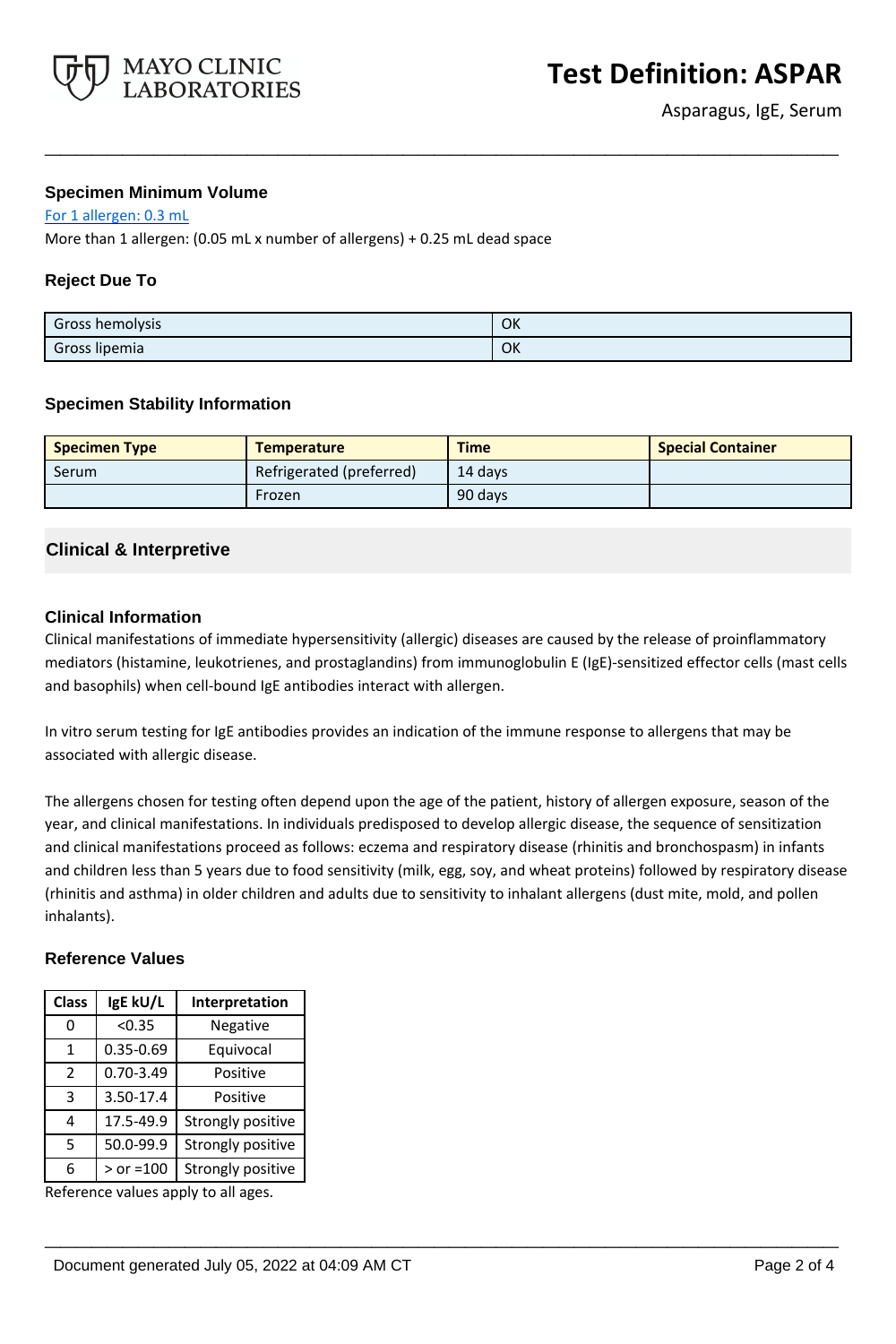

#### **Interpretation**

Detection of IgE antibodies in serum (Class 1 or greater) indicates an increased likelihood of allergic disease as opposed to other etiologies and defines the allergens that may be responsible for eliciting signs and symptoms.

**\_\_\_\_\_\_\_\_\_\_\_\_\_\_\_\_\_\_\_\_\_\_\_\_\_\_\_\_\_\_\_\_\_\_\_\_\_\_\_\_\_\_\_\_\_\_\_\_\_\_\_**

The level of IgE antibodies in serum varies directly with the concentration of IgE antibodies expressed as a class score or kU/L.

#### **Cautions**

Some individuals with clinically insignificant sensitivity to allergens may have measurable levels of IgE antibodies in serum, and results must be interpreted in the clinical context.

False-positive results for IgE antibodies may occur in patients with markedly elevated serum IgE (>2500 kU/L) due to nonspecific binding to allergen solid phases.

#### **Clinical Reference**

Homburger HA, Hamilton RG: Allergic diseases. In: McPherson RA, Pincus MR, eds. Henry's Clinical Diagnosis and Management by Laboratory Methods. 23rd ed. Elsevier; 2017:1057-1070

# **Performance**

# **Method Description**

Specific IgE from the patient's serum reacts with the allergen of interest, which is covalently coupled to an ImmunoCAP. After washing away nonspecific IgE, enzyme-labeled anti-IgE antibody is added to form a complex. After incubation, unbound anti-IgE is washed away, and the bound complex is then incubated with a developing agent. After stopping the reaction, the fluorescence of the eluate is measured. Fluorescence is proportional to the amount of specific IgE present in the patient's sample (ie, the higher the fluorescence value, the more IgE antibody is present).(Package insert: ImmunoCAP System Specific IgE FEIA. Phadia; Rev 06/2019)

**\_\_\_\_\_\_\_\_\_\_\_\_\_\_\_\_\_\_\_\_\_\_\_\_\_\_\_\_\_\_\_\_\_\_\_\_\_\_\_\_\_\_\_\_\_\_\_\_\_\_\_**

**PDF Report** No

**Day(s) Performed** Monday through Friday

**Report Available** 1 to 3 days

**Specimen Retention Time** 14 days

**Performing Laboratory Location**

Rochester